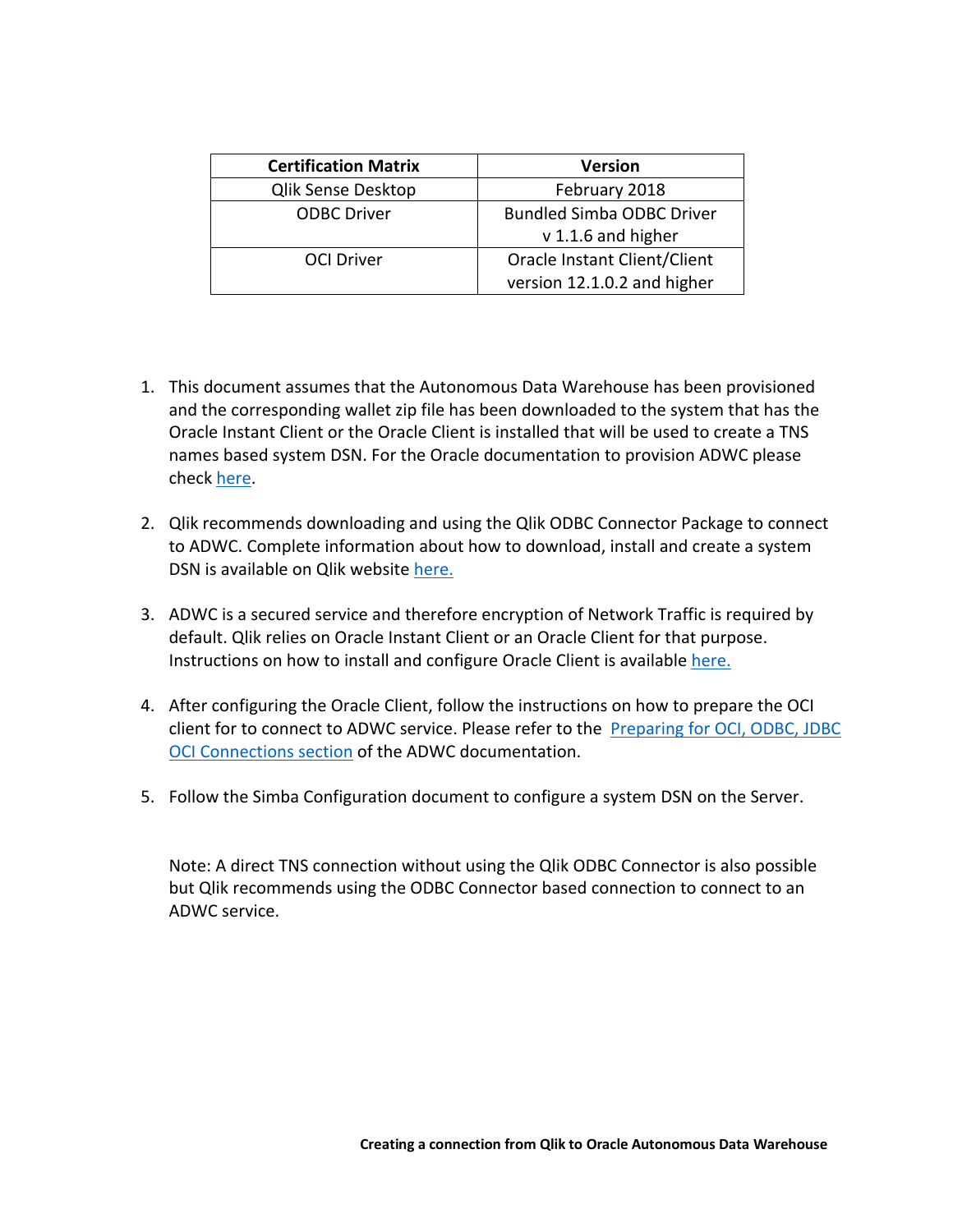## **Example of a system DSN configuration**

|                                                                       | <b>ODBC</b> Data Source Administrator                       | $\Sigma$                                             |        |  |  |
|-----------------------------------------------------------------------|-------------------------------------------------------------|------------------------------------------------------|--------|--|--|
| User DSN System DSN File DSN Drivers Tracing Connection Pooling About |                                                             |                                                      |        |  |  |
|                                                                       | Х<br><b>ODRC Data Source Administrator</b>                  |                                                      |        |  |  |
|                                                                       | $\mathbf x$<br><b>Create New Data Source</b>                |                                                      |        |  |  |
|                                                                       | Select a driver for which you want to set up a data source. |                                                      |        |  |  |
|                                                                       |                                                             | Name                                                 | ▴      |  |  |
|                                                                       |                                                             | Oracle in OraClient12Home2                           |        |  |  |
|                                                                       |                                                             | PostgreSQL ANSI(x64)                                 |        |  |  |
|                                                                       |                                                             | PostgreSQL Unicode(x64)                              |        |  |  |
|                                                                       |                                                             | Simba Hive ODBC Driver                               |        |  |  |
|                                                                       |                                                             | Simba Impala ODBC Driver<br>Simba Oracle ODBC Driver |        |  |  |
|                                                                       |                                                             | <b>SQL Server</b>                                    | Ξ      |  |  |
|                                                                       |                                                             | SQL Server Native Client 10.0                        | ↽      |  |  |
|                                                                       |                                                             | Ш<br>∢                                               |        |  |  |
|                                                                       |                                                             |                                                      |        |  |  |
|                                                                       |                                                             |                                                      |        |  |  |
|                                                                       |                                                             | <b>Finish</b><br>$Back$                              | Cancel |  |  |

 From the ODBC Data Source Administrator, Click on the Add button and choose the Simba Oracle ODBC Driver which is part of the Qlik ODBC Connector Package.